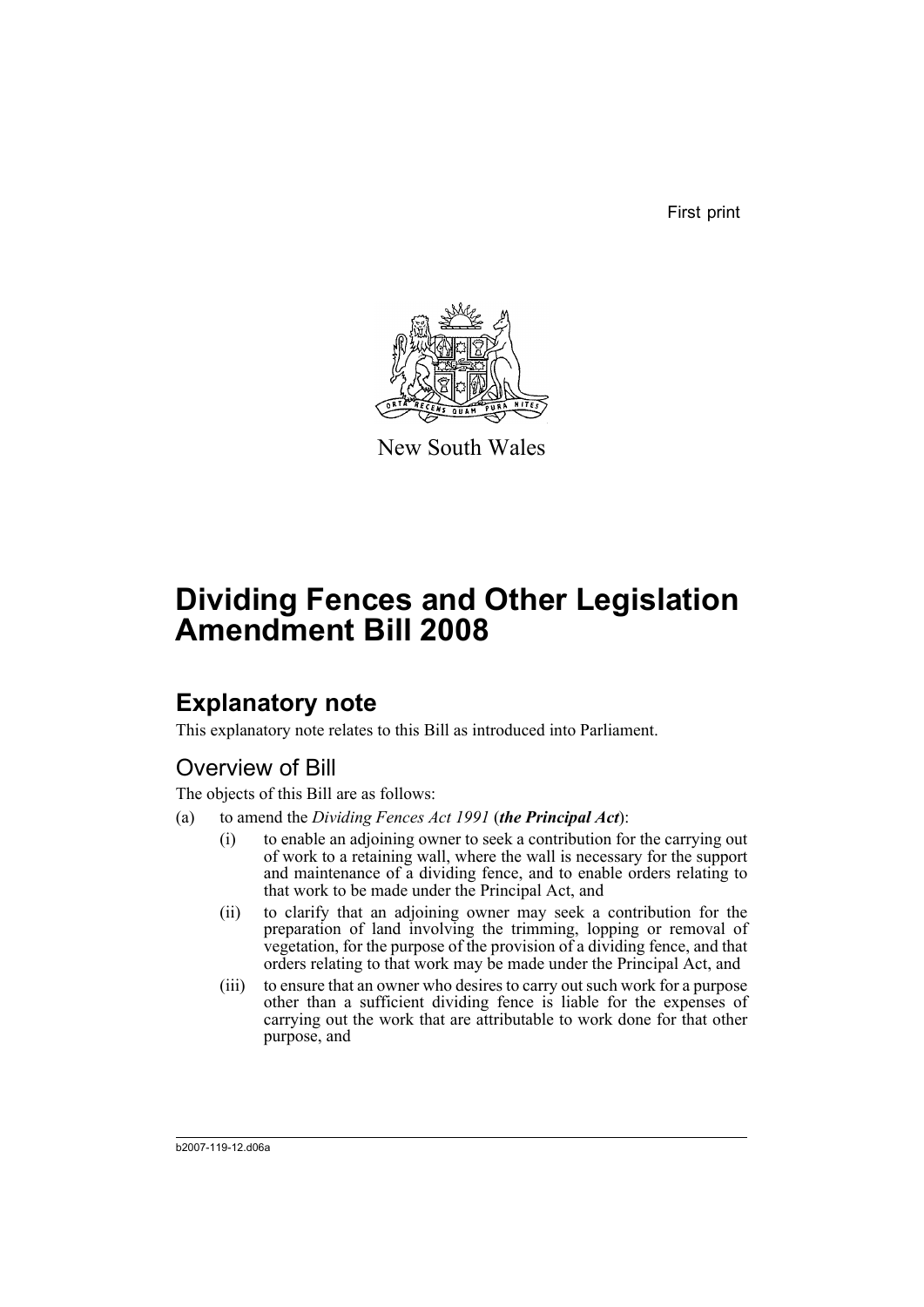Explanatory note

- (iv) to enable a local land board to make an order specifying a fixed amount that an adjoining owner is required or liable to pay under the Principal Act, and
- (v) to enable such an order, when its particulars are certified by a Chairperson of the local land board and the certificate is filed with a court of competent jurisdiction, to be enforced as a judgment of that court,
- (b) to amend the *Access to Neighbouring Land Act 2000* to provide that the costs of an application for an access order under that Act are payable by the applicant for the order, subject to any contrary order of the Local Court,
- (c) to amend the *Crown Lands Act 1989* to enable a Chairperson of a local land board alone to constitute a quorum for the purpose of dealing with an application under the Principal Act where the area to which the application relates is in the Metropolitan, Penrith, Picton or Windsor land district or a predominantly residential area.

### Outline of provisions

**Clause 1** sets out the name (also called the short title) of the proposed Act.

**Clause 2** provides for the commencement of the proposed Act on a day or days to be appointed by proclamation.

**Clause 3** is a formal provision that gives effect to the amendments to the *Dividing Fences Act 1991* set out in Schedule 1.

**Clause 4** is a formal provision that gives effect to the amendments to other Acts set out in Schedule 2.

**Clause 5** provides for the repeal of the proposed Act after all the amendments made by the proposed Act have commenced. Once the amendments have commenced the proposed Act will be spent and section 30 of the *Interpretation Act 1987* provides that the repeal of an amending Act does not affect the amendments made by that Act.

### **Schedule 1 Amendment of Dividing Fences Act 1991**

**Schedule 1 [1]** amends the definition of *fence* to provide for a retaining wall to be treated as part of a fence, for the purposes of the Principal Act, where the wall is necessary for the support and maintenance of the fence. As a result, such a retaining wall also becomes a *dividing fence*, for the purposes of the Principal Act, where it separates the land of adjoining owners. The proposed amendment gives effect to paragraph (a) (i) of the objects referred to in the Overview.

**Schedule 1 [2]** amends the definition of *fencing work* in the Principal Act to clarify that fencing work comprising the preparation of land for the purpose of the provision of a dividing fence includes the trimming, lopping or removal of vegetation. This gives effect to paragraph (a) (ii) of the objects referred to in the Overview.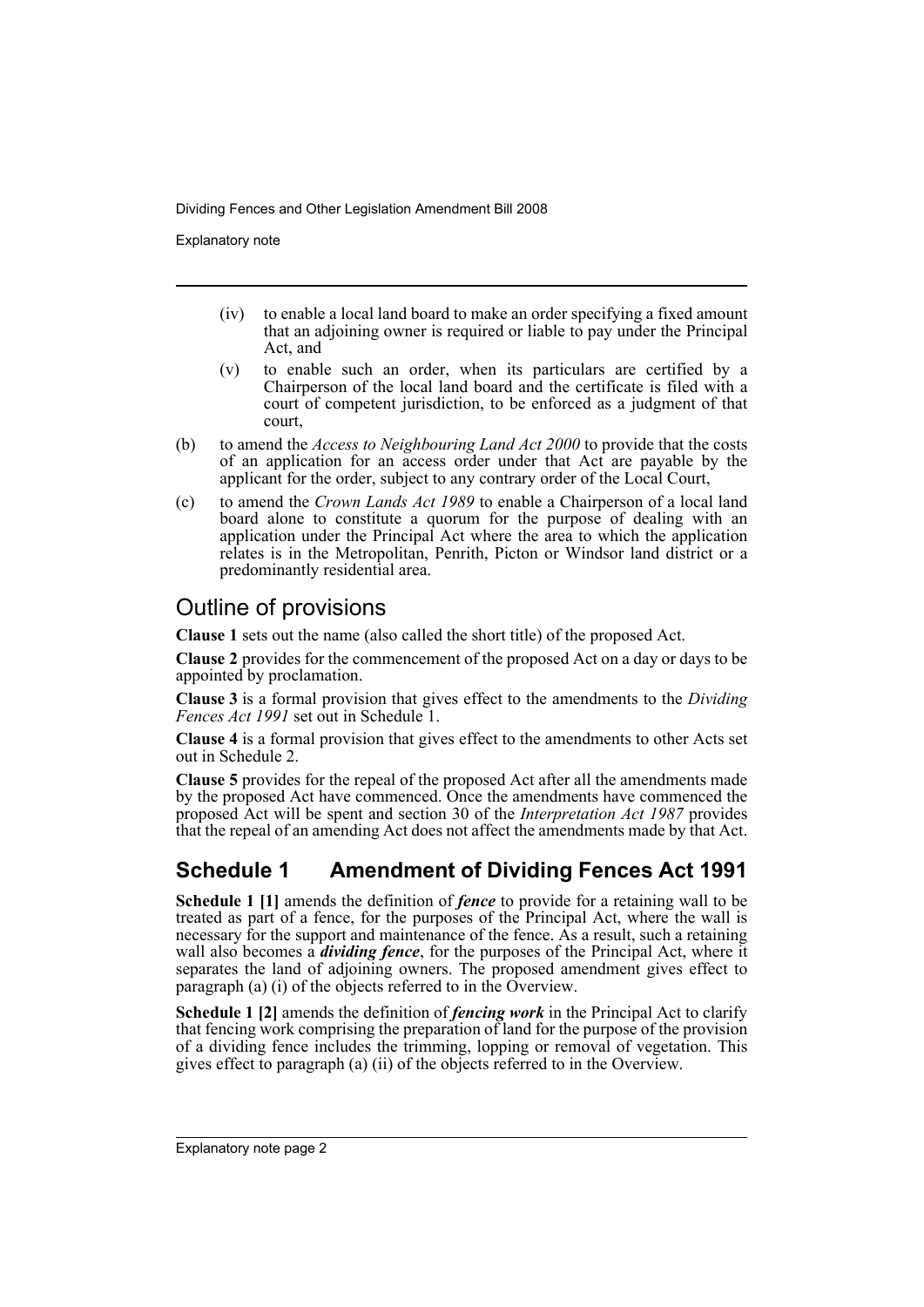Explanatory note

**Schedule 1 [3]** inserts proposed section 7 (3) into the Principal Act. The proposed new subsection ensures that an adjoining owner who desires to carry out the preparation of land comprising the trimming, lopping or removal of vegetation for a purpose other than the provision of a sufficient dividing fence is liable for the expenses of carrying out the work to the extent that those expenses are attributable to work done for that other purpose.

**Schedule 1 [4]** amends section 14 of the Principal Act to enable a Local Court or local land board to make an order determining the amount of money that each adjoining owner must pay for fencing work as an alternative to an order determining the manner in which contributions for the work are to be apportioned.

**Schedule 1 [5]** amends section 24 of the Principal Act to enable a local land board to make an order, on the application of an adjoining owner, determining an amount that the other adjoining owner is required or liable to pay under that Act. The proposed amendment also enables such an order, when its particulars are certified by a Chairperson of the local land board and the certificate is filed with a court of competent jurisdiction, to be enforced as a judgment of that court.

**Schedule 1 [6]** clarifies that the provisions of the Principal Act do not override provisions of or under other Acts relating to fencing work. Examples of such provisions include provisions in Acts or instruments requiring development consent or another kind of authorisation for the carrying out of work relating to retaining walls or the trimming or removal of trees.

**Schedule 1 [7] and [8]** enact savings and transitional provisions consequent on the enactment of the proposed Act.

### **Schedule 2 Amendment of other Acts**

**Schedule 2.1** amends the *Access to Neighbouring Land Act 2000*.

Currently, section 27 of the *Access to Neighbouring Land Act 2000* provides that the costs of an application for an access order under that Act are payable at the Local Court's discretion. **Schedule 2.1 [1] and [2]** amend section 27 of that Act:

- (a) to provide that the costs of an application for an access order are payable by the applicant for the order, subject to any order of the Local Court to the contrary, and
- (b) to clarify that when determining whether any costs of an application for an access order are payable by a party, the Court may consider the conduct of the parties.

**Schedule 2.1 [3] and [4]** enact savings and transitional provisions consequent on the enactment of the proposed Act.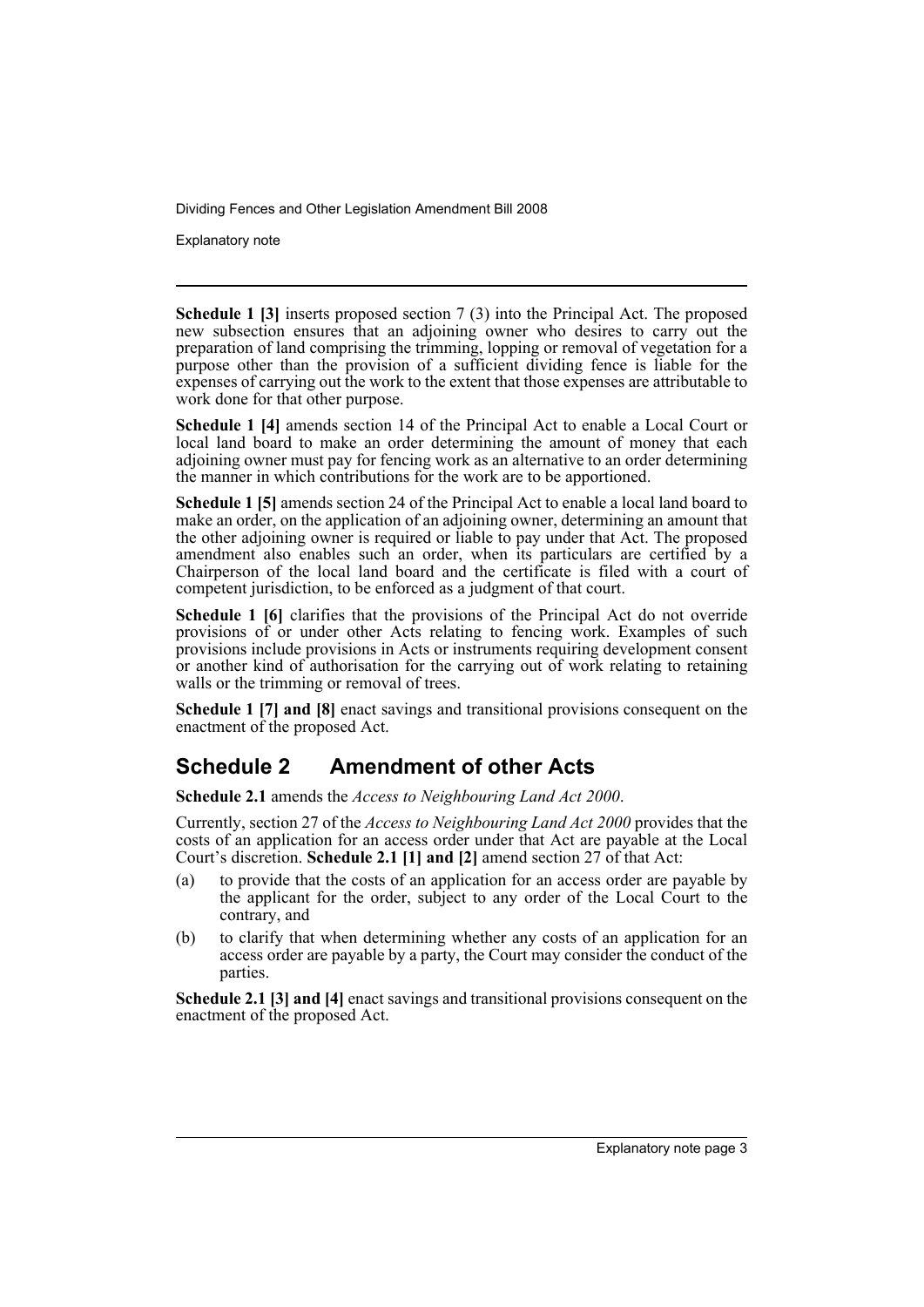Explanatory note

**Schedule 2.2** amends the *Crown Lands Act 1989*. In particular, **Schedule 2.2** amends Schedule 2 to that Act to enable a Chairperson of a local land board alone to constitute a quorum for the purpose of dealing with an application under the *Dividing Fences Act 1991* where the area to which the application relates is in the Metropolitan, Penrith, Picton or Windsor land district or a predominantly residential area.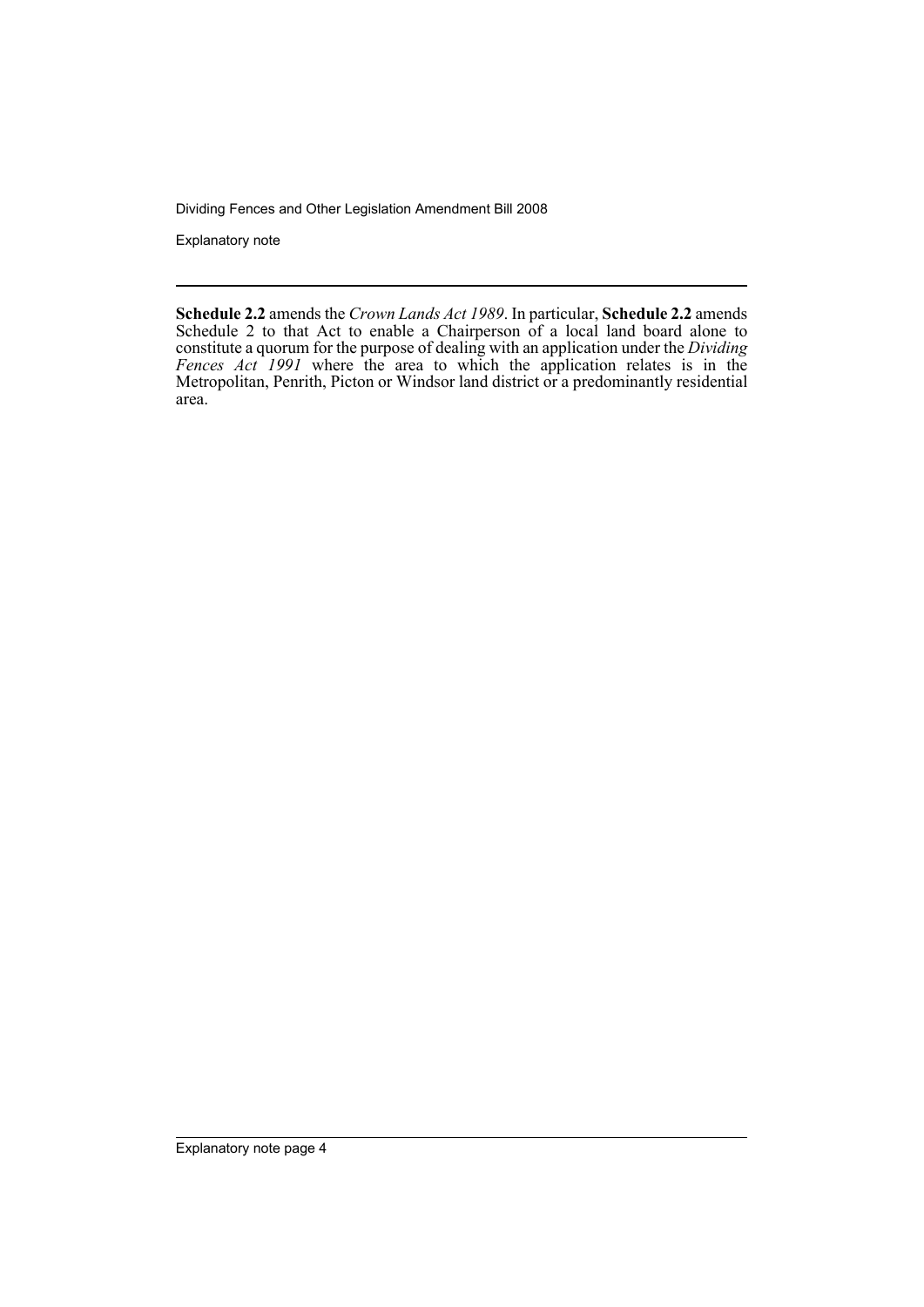First print



New South Wales

# **Dividing Fences and Other Legislation Amendment Bill 2008**

## **Contents**

|   |                                                  | Page |
|---|--------------------------------------------------|------|
| 1 | Name of Act                                      |      |
| 2 | Commencement                                     |      |
| 3 | Amendment of Dividing Fences Act 1991 No 72      |      |
| 4 | Amendment of other Acts                          | 2    |
| 5 | Repeal of Act                                    |      |
|   | Schedule 1 Amendment of Dividing Fences Act 1991 | 3    |
|   | Schedule 2 Amendment of other Acts               |      |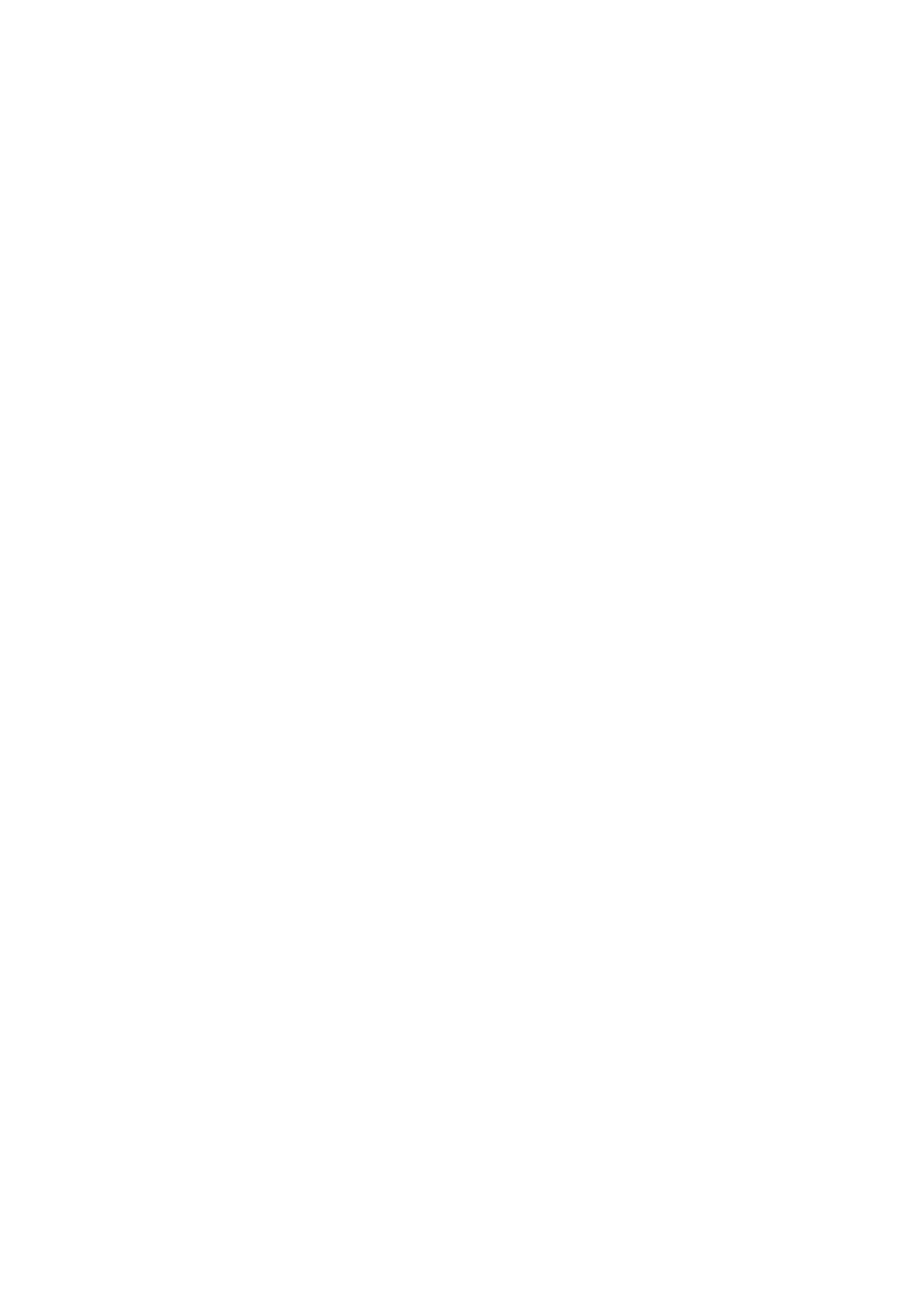

New South Wales

## **Dividing Fences and Other Legislation Amendment Bill 2008**

No , 2008

#### **A Bill for**

An Act to amend the *Dividing Fences Act 1991* and the *Crown Lands Act 1989* to make further provision with respect to dividing fences and to amend the *Access to Neighbouring Land Act 2000* to make further provision with respect to costs of an application for an access order.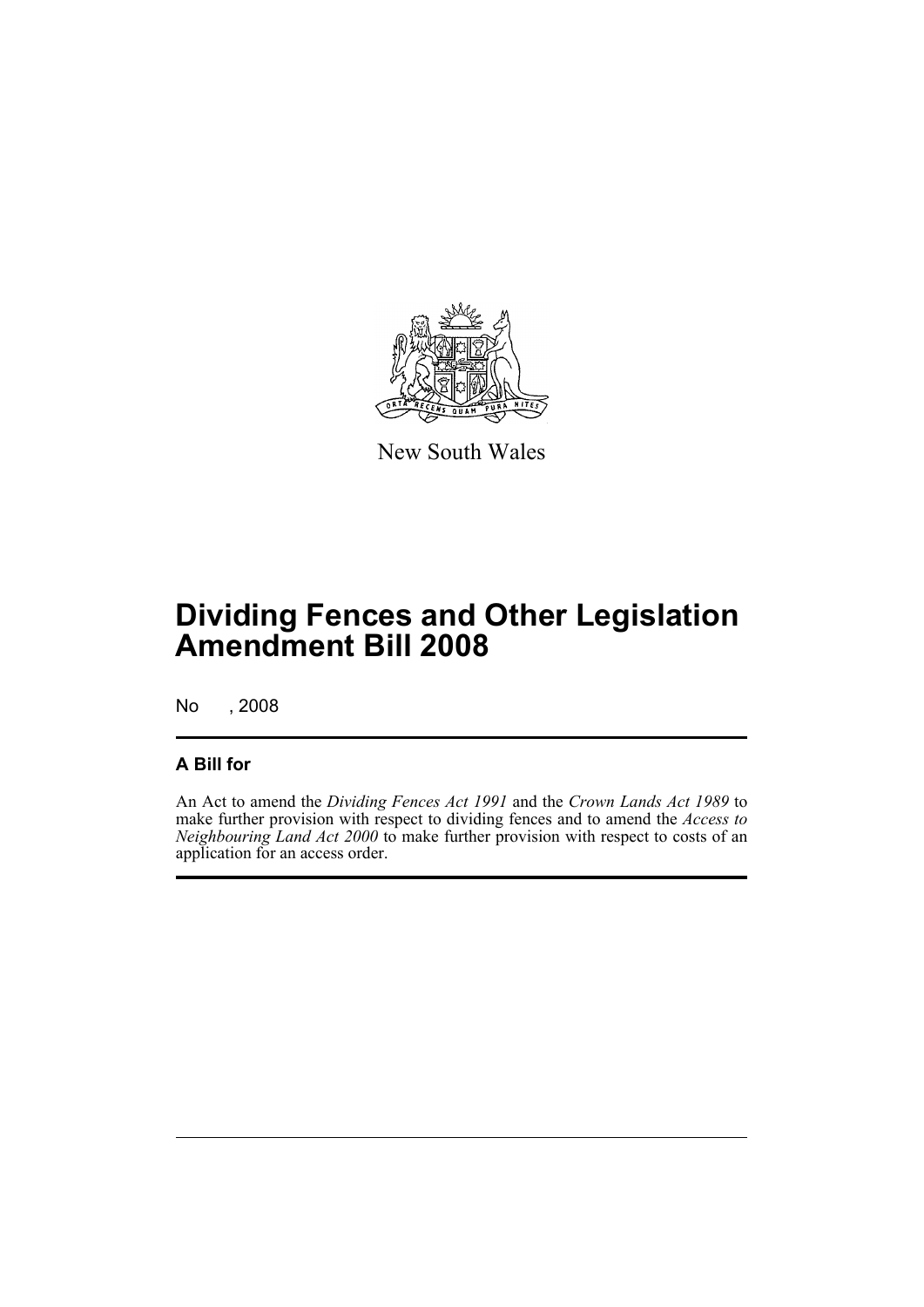<span id="page-7-4"></span><span id="page-7-3"></span><span id="page-7-2"></span><span id="page-7-1"></span><span id="page-7-0"></span>

|              | The Legislature of New South Wales enacts:                                                                                                                       | 1              |
|--------------|------------------------------------------------------------------------------------------------------------------------------------------------------------------|----------------|
| 1            | Name of Act                                                                                                                                                      | 2              |
|              | This Act is the Dividing Fences and Other Legislation Amendment<br>Act 2008.                                                                                     | 3<br>4         |
| $\mathbf{2}$ | <b>Commencement</b>                                                                                                                                              | 5              |
|              | This Act commences on a day or days to be appointed by proclamation.                                                                                             | 6              |
| 3            | <b>Amendment of Dividing Fences Act 1991 No 72</b>                                                                                                               | $\overline{7}$ |
|              | The Dividing Fences Act 1991 is amended as set out in Schedule 1.                                                                                                | 8              |
| 4            | <b>Amendment of other Acts</b>                                                                                                                                   | 9              |
|              | The Acts specified in Schedule 2 are amended as set out in that<br>Schedule.                                                                                     | 10<br>11       |
| 5            | <b>Repeal of Act</b>                                                                                                                                             | 12             |
|              | This Act is repealed on the day following the day on which all of the<br>(1)<br>provisions of this Act have commenced.                                           | 13<br>14       |
|              | The repeal of this Act does not, because of the operation of section 30<br>(2)<br>of the <i>Interpretation Act 1987</i> , affect any amendment made by this Act. | 15<br>16       |
|              |                                                                                                                                                                  |                |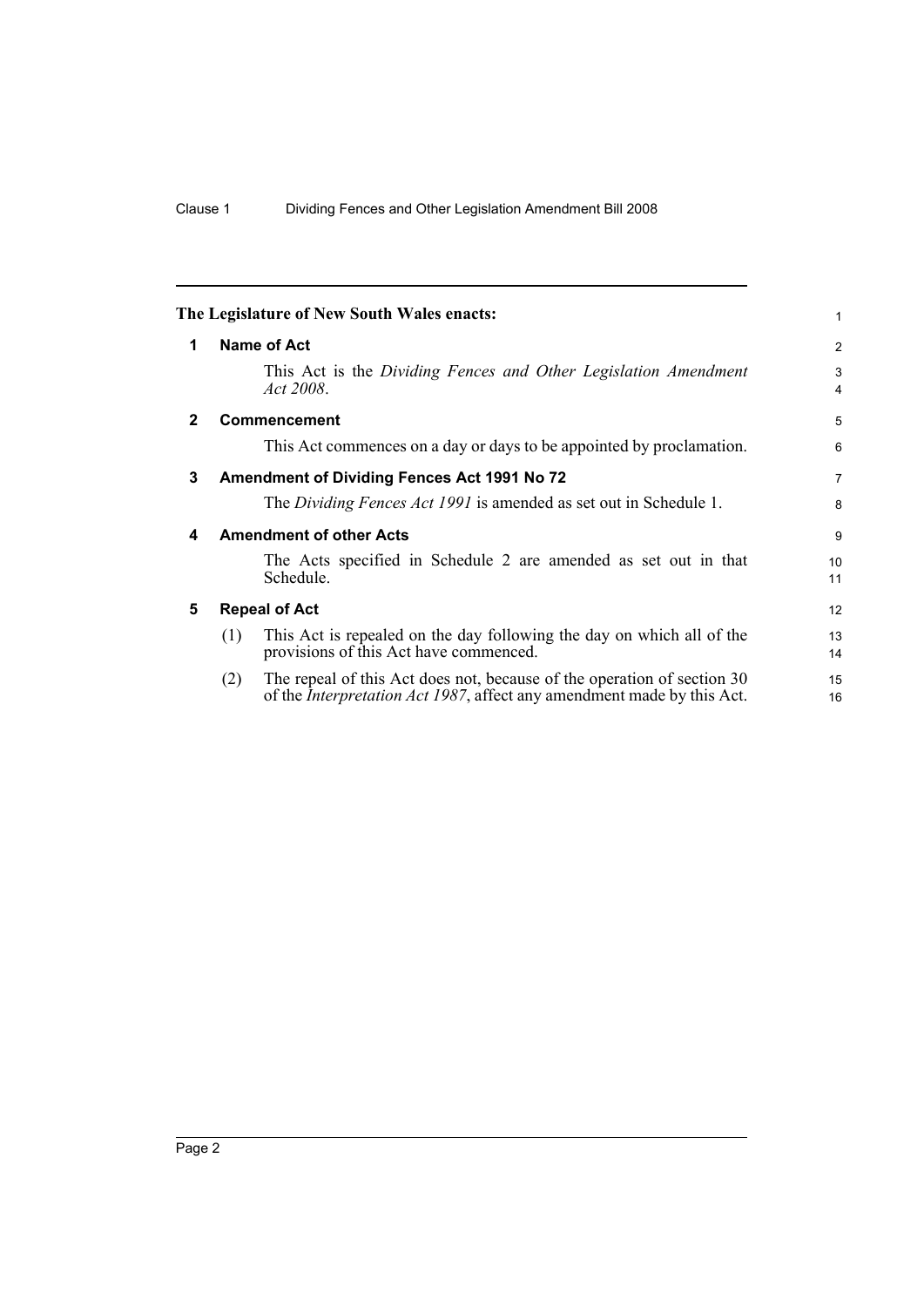Amendment of Dividing Fences Act 1991 Schedule 1

<span id="page-8-0"></span>

|     | <b>Schedule 1</b>                                                                                                                        | <b>Amendment of Dividing Fences Act 1991</b>                                                                                                                                                                                                                                                                                                                                                                            | 1                                |  |
|-----|------------------------------------------------------------------------------------------------------------------------------------------|-------------------------------------------------------------------------------------------------------------------------------------------------------------------------------------------------------------------------------------------------------------------------------------------------------------------------------------------------------------------------------------------------------------------------|----------------------------------|--|
|     |                                                                                                                                          | (Section 3)                                                                                                                                                                                                                                                                                                                                                                                                             | $\overline{2}$                   |  |
| [1] | <b>Section 3 Definitions</b>                                                                                                             |                                                                                                                                                                                                                                                                                                                                                                                                                         | 3                                |  |
|     | Insert "(except as provided by paragraph (c))" after "retaining wall" in the<br>definition of <i>fence</i> .                             |                                                                                                                                                                                                                                                                                                                                                                                                                         | 4<br>5                           |  |
| [2] | Section 3, definition of "fencing work"                                                                                                  |                                                                                                                                                                                                                                                                                                                                                                                                                         | 6                                |  |
|     | Insert "(including the trimming, lopping or removal of vegetation)" after<br>"preparation of land" in paragraph $(b)$ of the definition. |                                                                                                                                                                                                                                                                                                                                                                                                                         | $\overline{7}$<br>8              |  |
| [3] |                                                                                                                                          | Section 7 Contribution as between adjoining owners-generally                                                                                                                                                                                                                                                                                                                                                            | 9                                |  |
|     |                                                                                                                                          | Insert after section $7(2)$ :                                                                                                                                                                                                                                                                                                                                                                                           |                                  |  |
|     | (3)                                                                                                                                      | An adjoining owner who desires to carry out the trimming,<br>lopping or removal of vegetation (as referred to in paragraph (b)<br>of the definition of <i>fencing work</i> in section 3) for a purpose other<br>than the provision of a sufficient dividing fence is liable for the<br>expenses of carrying out the work to the extent to which those<br>expenses are attributable to work done for that other purpose. | 11<br>12<br>13<br>14<br>15<br>16 |  |
| [4] |                                                                                                                                          | Section 14 Orders as to fencing work                                                                                                                                                                                                                                                                                                                                                                                    | 17                               |  |
|     |                                                                                                                                          | Insert "or the amount that each adjoining owner is liable to pay for that work"<br>after "re-apportioned" in section 14 (1) $(c)$ .                                                                                                                                                                                                                                                                                     | 18<br>19                         |  |
| [5] |                                                                                                                                          | Section 24 Recovery of money payable                                                                                                                                                                                                                                                                                                                                                                                    | 20                               |  |
|     |                                                                                                                                          | Insert after section 24 $(2)$ :                                                                                                                                                                                                                                                                                                                                                                                         | 21                               |  |
|     | (3)                                                                                                                                      | A local land board may, on the application of an adjoining owner,<br>make an order determining an amount that the other adjoining<br>owner is required or liable to pay under this Act (other than an<br>amount the subject of an order by the Local Court under this Act).                                                                                                                                             | 22<br>23<br>24<br>25             |  |
|     | (4)                                                                                                                                      | The amount (including any costs awarded against the other<br>adjoining owner under section 23) may be certified by the<br>Chairperson of the local land board.                                                                                                                                                                                                                                                          | 26<br>27<br>28                   |  |
|     | (5)                                                                                                                                      | A certificate given under subsection (4) must identify the person<br>liable to pay the certified amount.                                                                                                                                                                                                                                                                                                                | 29<br>30                         |  |
|     | (6)                                                                                                                                      | If a certificate given under subsection $(4)$ is filed in the registry<br>of a court having jurisdiction to give judgment for a debt of the<br>same amount as the amount stated in the certificate, the certificate<br>operates as such a judgment.                                                                                                                                                                     | 31<br>32<br>33<br>34             |  |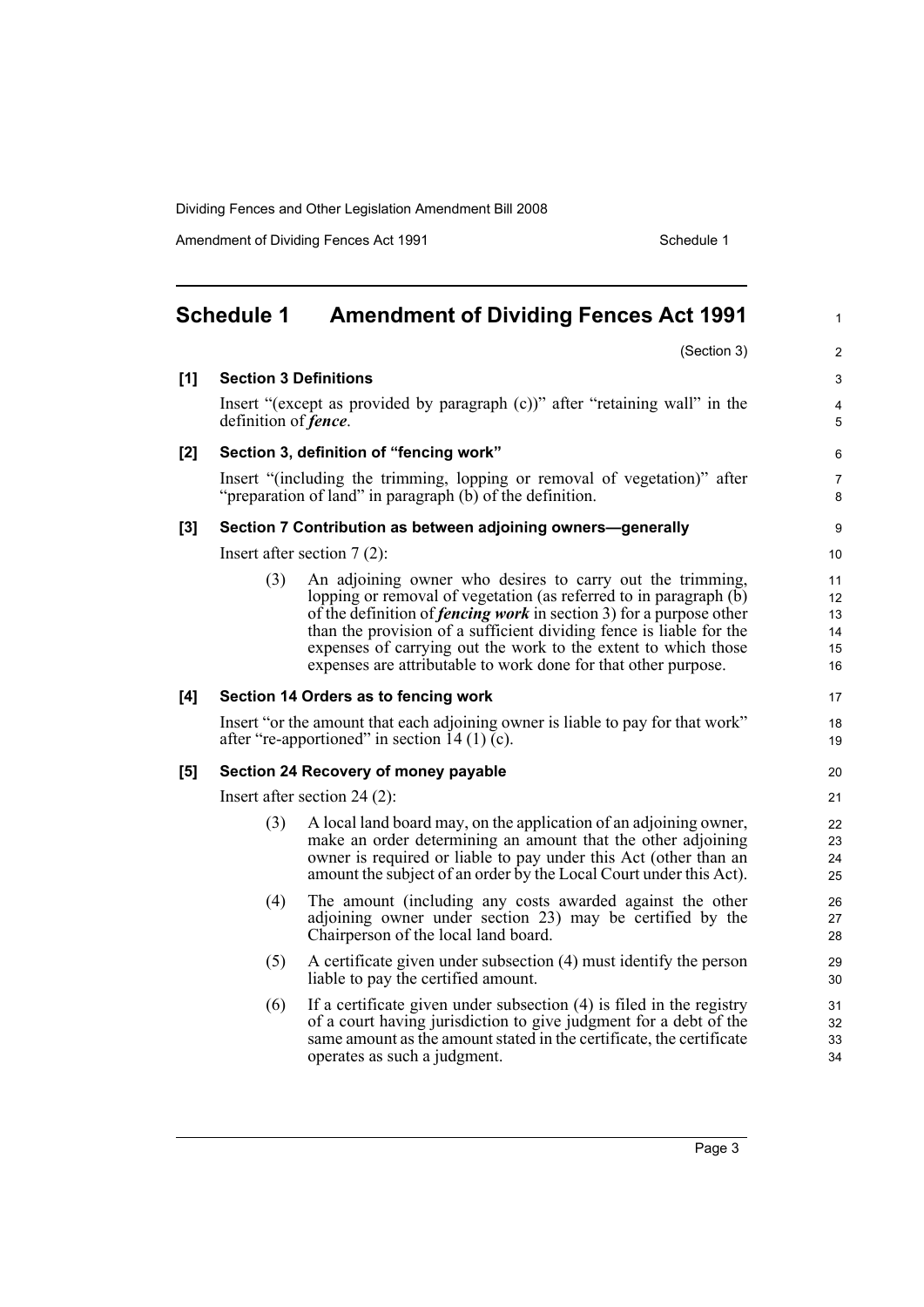| [6] |                         |     | Section 26 Act not to affect agreements etc, retaining walls or other Acts                                                                                                                   | $\mathbf{1}$                   |
|-----|-------------------------|-----|----------------------------------------------------------------------------------------------------------------------------------------------------------------------------------------------|--------------------------------|
|     |                         |     | Insert "or fencing work" after "fences" in section 26 (c).                                                                                                                                   | $\overline{2}$                 |
| [7] |                         |     | Schedule 1 Savings, transitional and other provisions                                                                                                                                        | 3                              |
|     | Insert before clause 1: |     |                                                                                                                                                                                              | $\overline{4}$                 |
|     |                         |     | <b>Part 1 Preliminary</b>                                                                                                                                                                    | 5                              |
|     | 1A                      |     | <b>Regulations</b>                                                                                                                                                                           | 6                              |
|     |                         | (1) | The regulations may contain provisions of a savings or<br>transitional nature consequent on the enactment of the following<br>Acts:                                                          | $\overline{7}$<br>$\bf 8$<br>9 |
|     |                         |     | Dividing Fences and Other Legislation Amendment Act 2008                                                                                                                                     | 10                             |
|     |                         | (2) | Any such provision may, if the regulations so provide, take effect<br>from the date of assent to the Act concerned or a later date.                                                          | 11<br>12                       |
|     |                         | (3) | To the extent to which any such provision takes effect from a date<br>that is earlier than the date of its publication in the Gazette, the<br>provision does not operate so as:              | 13<br>14<br>15                 |
|     |                         |     | to affect, in a manner prejudicial to any person (other than<br>(a)<br>the State or an authority of the State), the rights of that<br>person existing before the date of its publication, or | 16<br>17<br>18                 |
|     |                         |     | to impose liabilities on any person (other than the State or<br>(b)<br>an authority of the State) in respect of anything done or<br>omitted to be done before the date of its publication.   | 19<br>20<br>21                 |
|     | Part 2                  |     | Provisions consequent on enactment of                                                                                                                                                        | 22                             |
|     |                         |     | this Act                                                                                                                                                                                     | 23                             |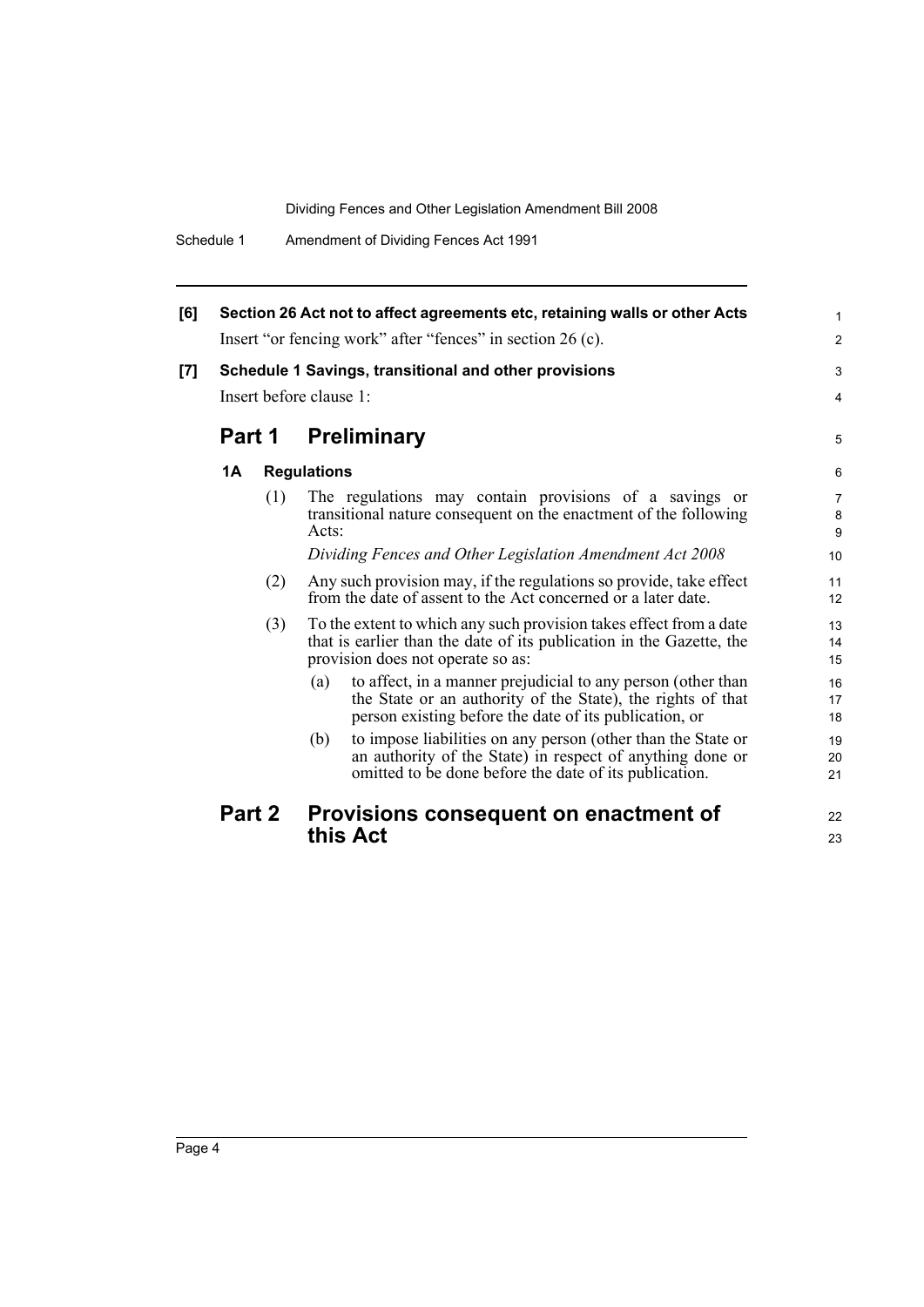Amendment of Dividing Fences Act 1991 Schedule 1

1 2

3 4 5

#### **[8] Schedule 1, Part 3**

Insert after clause 2:

#### **Part 3 Provision consequent on enactment of Dividing Fences and Other Legislation Amendment Act 2008**

#### **3 Order under section 14 specifying amount to be paid**

The amendment made to section 14 (1) (c) by the *Dividing Fences and Other Legislation Amendment Act 2008* extends to proceedings begun before the commencement of that amendment, but not so as to affect any determination of a Local Court or local land board before that commencement.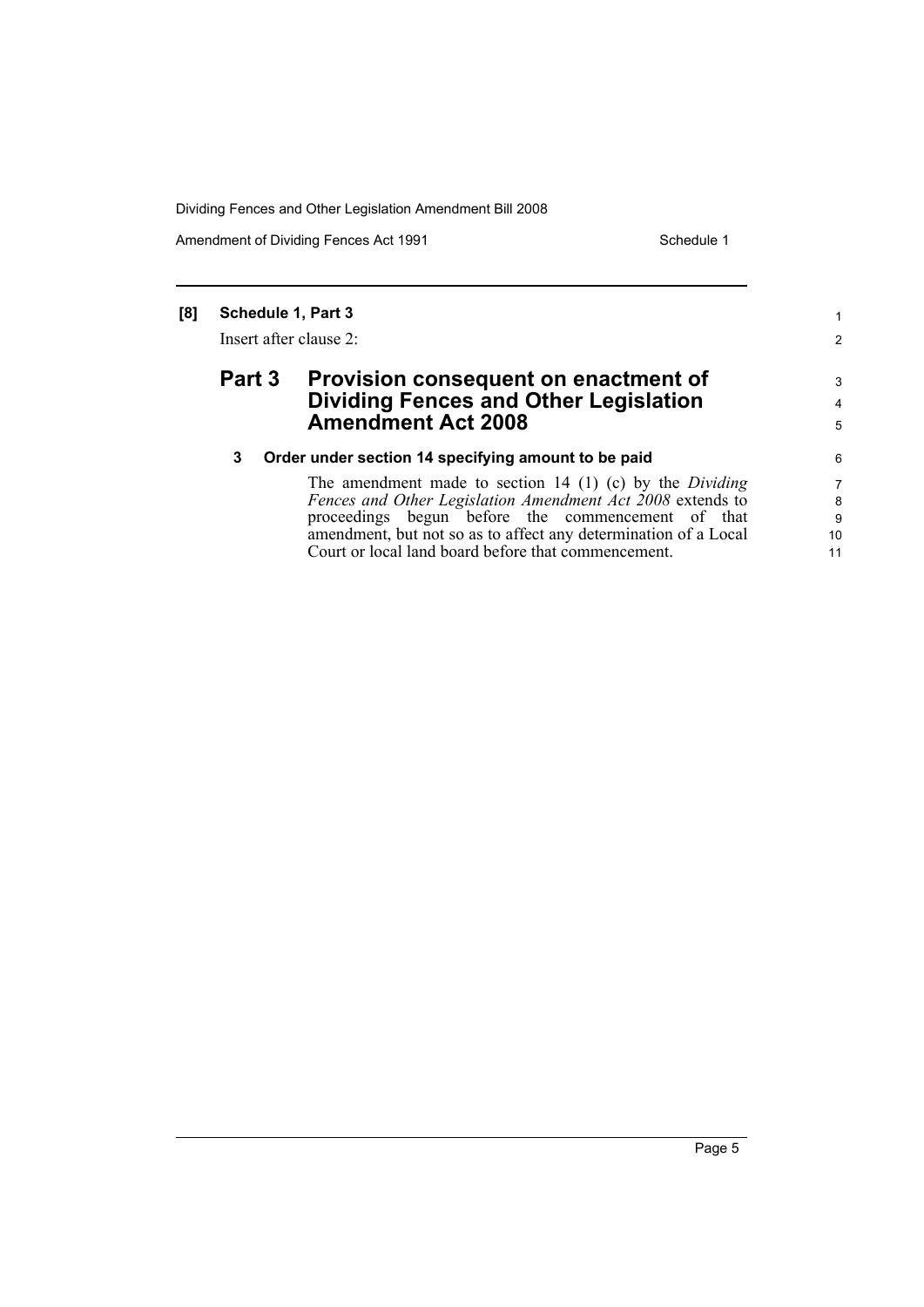Schedule 2 Amendment of other Acts

<span id="page-11-0"></span>

|     | <b>Schedule 2</b>        | <b>Amendment of other Acts</b>                                                                                                                                                                                  | $\mathbf{1}$             |
|-----|--------------------------|-----------------------------------------------------------------------------------------------------------------------------------------------------------------------------------------------------------------|--------------------------|
|     |                          | (Section 4)                                                                                                                                                                                                     | $\overline{2}$           |
| 2.1 |                          | Access to Neighbouring Land Act 2000 No 2                                                                                                                                                                       | 3                        |
| [1] | <b>Section 27 Costs</b>  |                                                                                                                                                                                                                 | $\overline{4}$           |
|     |                          | Omit section 27 (1). Insert instead:                                                                                                                                                                            | 5                        |
|     | (1)                      | The costs of an application for an access order are payable by the<br>applicant for the order, subject to any order of the Local Court to<br>the contrary.                                                      | 6<br>$\overline{7}$<br>8 |
| [2] | Section 27 (2) (a)       |                                                                                                                                                                                                                 | 9                        |
|     |                          | Omit section $27(2)$ (a) and (b). Insert instead:                                                                                                                                                               | 10 <sup>1</sup>          |
|     |                          | the conduct of the parties, including any attempts by the<br>(a)<br>parties to reach agreement before the proceedings and<br>whether the refusal to consent to access was unreasonable<br>in the circumstances, | 11<br>12<br>13<br>14     |
| [3] | <b>Section 39</b>        |                                                                                                                                                                                                                 | 15                       |
|     | Insert after section 38: |                                                                                                                                                                                                                 | 16                       |
|     | 39                       | Savings, transitional and other provisions                                                                                                                                                                      | 17                       |
|     |                          | Schedule 1 has effect.                                                                                                                                                                                          | 18                       |
| [4] | <b>Schedule 1</b>        |                                                                                                                                                                                                                 | 19                       |
|     | Insert after section 40: |                                                                                                                                                                                                                 | 20                       |
|     | <b>Schedule 1</b>        | Savings, transitional and other<br>provisions                                                                                                                                                                   | 21<br>22                 |
|     |                          | (Section 39)                                                                                                                                                                                                    | 23                       |
|     | Part 1                   | General                                                                                                                                                                                                         | 24                       |
|     | 1                        | <b>Regulations</b>                                                                                                                                                                                              | 25                       |
|     | (1)                      | The regulations may contain provisions of a savings or<br>transitional nature consequent on the enactment of the following<br>Acts:                                                                             | 26<br>27<br>28           |
|     |                          | Dividing Fences and Other Legislation Amendment Act 2008<br>(but only to the extent to which it amends this Act)                                                                                                | 29<br>30                 |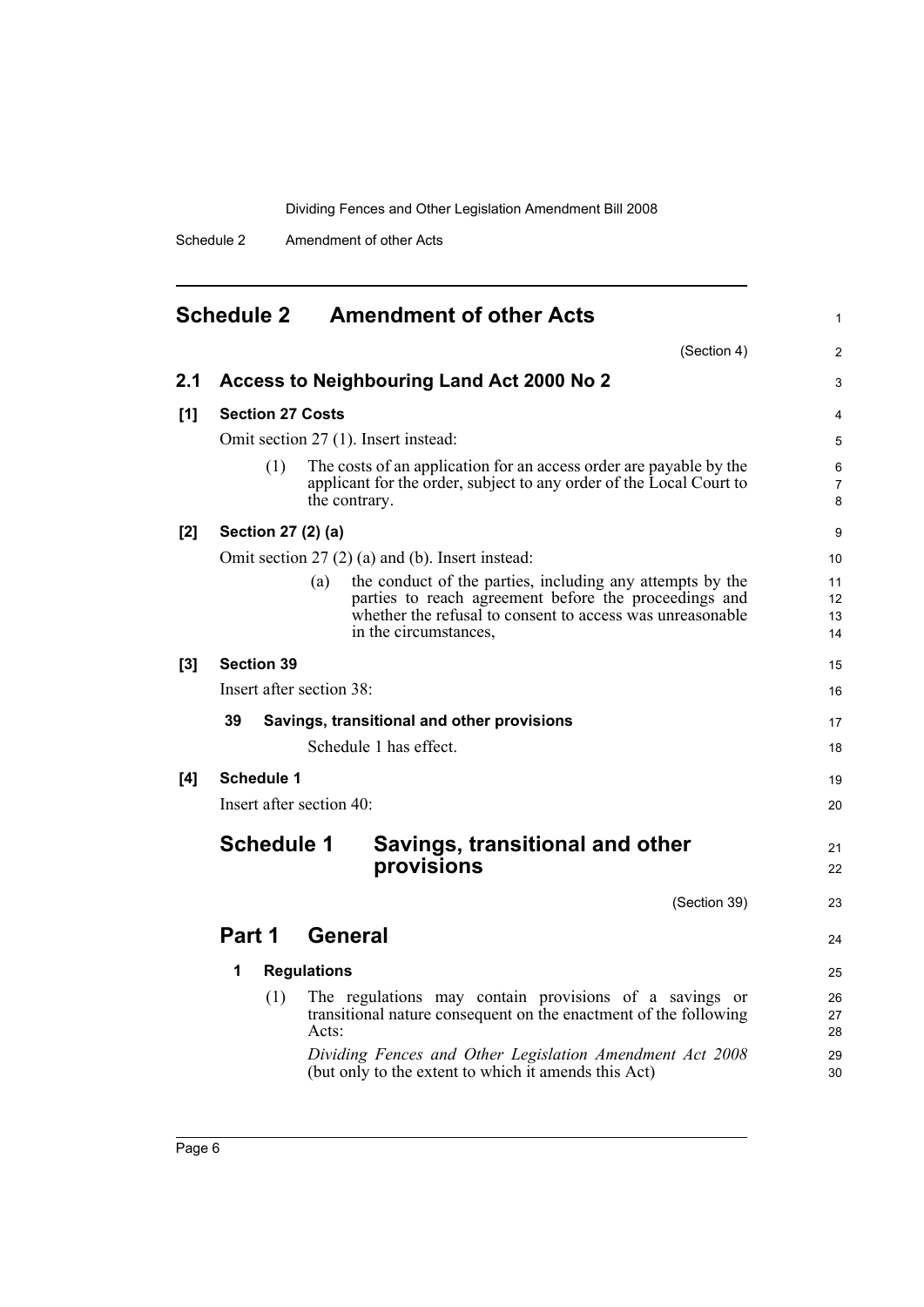Amendment of other Acts Schedule 2

|     | (2)                   | Any such provision may, if the regulations so provide, take effect<br>from the date of assent to the Act concerned or a later date.                                                          | $\mathbf{1}$<br>$\overline{c}$ |
|-----|-----------------------|----------------------------------------------------------------------------------------------------------------------------------------------------------------------------------------------|--------------------------------|
|     | (3)                   | To the extent to which any such provision takes effect from a date<br>that is earlier than the date of its publication in the Gazette, the<br>provision does not operate so as:              | 3<br>4<br>5                    |
|     |                       | (a)<br>to affect, in a manner prejudicial to any person (other than<br>the State or an authority of the State), the rights of that<br>person existing before the date of its publication, or | 6<br>$\overline{7}$<br>8       |
|     |                       | to impose liabilities on any person (other than the State or<br>(b)<br>an authority of the State) in respect of anything done or<br>omitted to be done before the date of its publication.   | 9<br>10<br>11                  |
|     | Part 2                | Provision consequent on enactment of                                                                                                                                                         | 12                             |
|     |                       | Dividing Fences and Other Legislation                                                                                                                                                        | 13                             |
|     |                       | <b>Amendment Act 2008</b>                                                                                                                                                                    | 14                             |
|     | $\mathbf{2}$<br>Costs |                                                                                                                                                                                              | 15                             |
|     |                       | Section 27 (1) and (2) (a), as substituted by the Dividing Fences                                                                                                                            | 16                             |
|     |                       | and Other Legislation Amendment Act 2008, extend to an                                                                                                                                       | 17                             |
|     |                       | application for an access order made before the substitution of<br>those provisions, but not so as to affect any determination of the                                                        | 18<br>19                       |
|     |                       | Local Court made before that substitution.                                                                                                                                                   | 20                             |
| 2.2 |                       | Crown Lands Act 1989 No 6                                                                                                                                                                    | 21                             |
| [1] |                       | Schedule 2 Powers and procedures of local land boards                                                                                                                                        | 22                             |
|     |                       | Insert at the end of clause $2(2)$ :                                                                                                                                                         | 23                             |
|     |                       | applications under the Dividing Fences Act 1991.                                                                                                                                             | 24                             |
| [2] |                       | Schedule 2, clause 2 (3)                                                                                                                                                                     | 25                             |
|     |                       | Insert after clause $2(2)$ :                                                                                                                                                                 | 26                             |
|     | (3)                   | A Chairperson alone may constitute a quorum for the purpose of<br>deciding or otherwise dealing with an application under the                                                                | 27<br>28                       |
|     |                       | Dividing Fences Act 1991 only if:                                                                                                                                                            | 29                             |
|     |                       | the land to which the application relates is in:<br>(a)<br>the Metropolitan, Penrith, Picton or Windsor land<br>(i)                                                                          | 30<br>31                       |
|     |                       | district, or                                                                                                                                                                                 | 32                             |
|     |                       | an area that, in the opinion of the Senior<br>(11)<br>Chairperson, is predominantly residential, and                                                                                         | 33<br>34                       |
|     |                       |                                                                                                                                                                                              |                                |